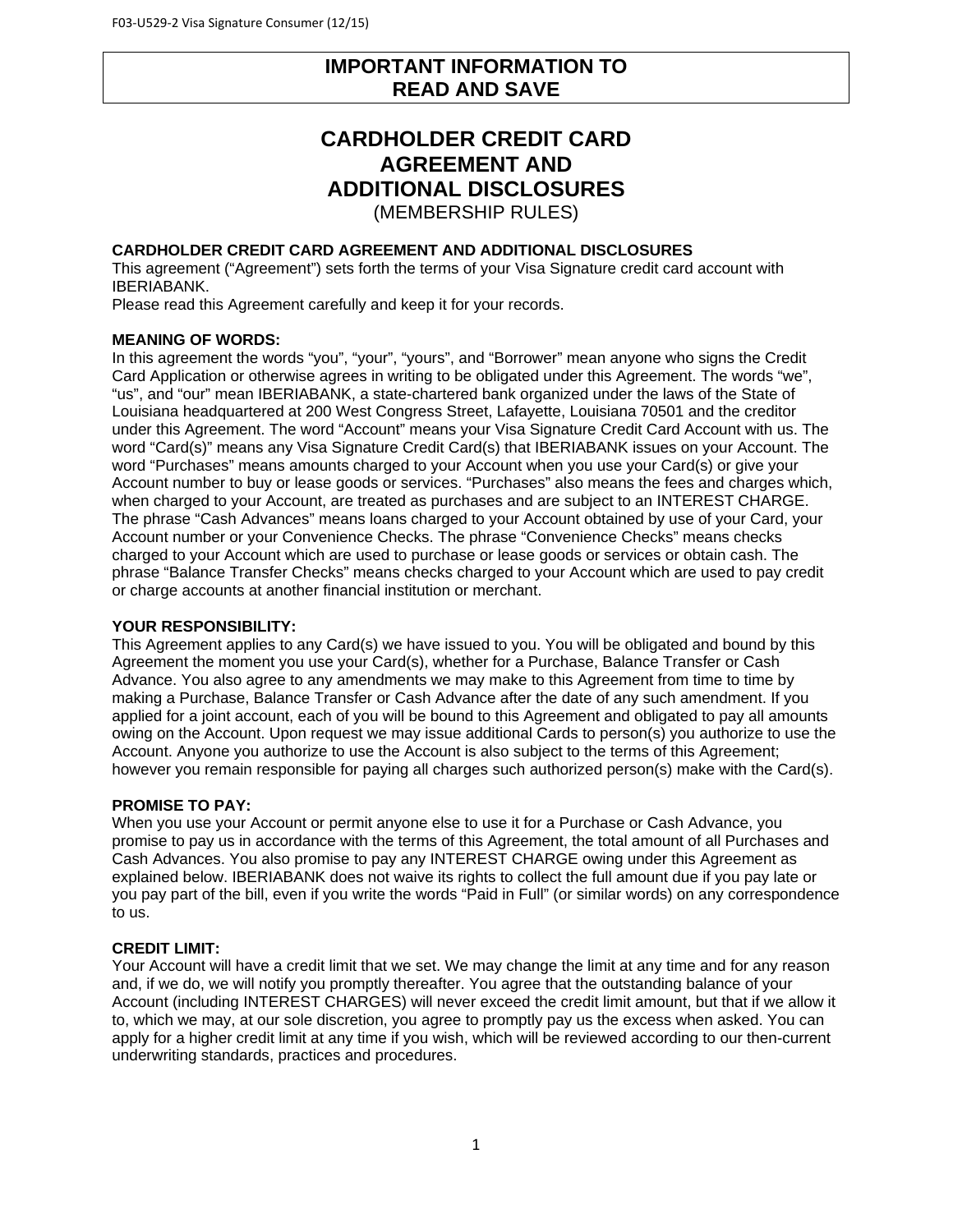### **ANNUAL MEMBERSHIP FEE:**

You agree to pay a non-refundable Annual Membership Fee of \$99 for your Visa Signature Account. This fee will be charged to your Account as a purchase due currently on your first monthly statement after the introductory period and annually thereafter. This fee will continue to be charged until your Account is paid in full, with no further credit available. Payment of the Annual Membership Fee does not assure that the terms and conditions of your Account will remain unchanged throughout the annual period covered by the Fee. IBERIABANK may amend this Agreement or cancel your Account at any time in the manner provided in this Agreement. In the event IBERIABANK cancels your Account without cause, IBERIABANK will refund to you a pro rata portion of your Annual Membership Fee based on the time remaining in the annual period covered by the Fee. However, a cancellation of your Account shall not be considered to have been without cause if IBERIABANK offers to establish a new Account to replace the canceled Account.

#### **PURCHASES:**

Subject to available credit, you may use your Card(s) to charge purchases of goods and services wherever the Card(s) is/are accepted. Except as provided in the accompanying notice about your rights to dispute any billing errors, we will not be responsible to you for any claims about the quality of goods or services purchased with our Card(s). We also are not and will not be responsible for any damage or injury caused by goods or services that you purchase with your Card(s).

## **CASH ADVANCES:**

Subject to available credit, you may use your Card(s) to obtain Cash Advances (borrow money) at any participating bank by presenting your Card(s) and completing a Cash Advance Slip. You may also use your Card(s) to obtain Cash Advances from any Automated Teller Machines (ATMs) that accept the Card(s). Cash Advances and ATM Withdrawals will be limited to 50% of your available credit line. You agree to pay us a Cash Advance Fee of five percent (5%) of the transaction amount for all such transactions, subject to a minimum fee of \$5 and a maximum fee of \$100 per transaction. The Cash Advance Fee will apply to all Cash Advances, excluding balance transfers.

#### **CONVENIENCE CHECKS:**

We may issue Convenience Checks on your Account and you may use them as regular checks; however, you cannot use a Convenience Check to pay any amount owing on your Credit Card Account under this Agreement. Convenience Checks will be treated as Purchases on your Account. We may not pay any Convenience Check if, by paying the check, your unpaid balance would exceed your credit limit, you are attempting to pay another account you may have with IBERIABANK, if you are in default, or if we have canceled your credit availability. If we decline to pay a Convenience Check for any of the above reasons we may charge you a fee up to \$37.00.

## **BALANCE TRANSFERS:**

We may permit you to transfer a balance from your credit card account(s) at other financial institutions or merchants; however, we will not pay a Balance Transfer Check if by paying the check your unpaid balance would exceed your credit limit, if the Check was written for a purpose other than transferring the balance of another credit account to your Account with us, if you are in default, or if we have canceled your credit availability. If we decline to pay a Balance Transfer Check for any of the above reasons, we may charge you a fee up to \$37.00. Balance Transfers will be treated as Purchases. You agree to pay us a Balance Transfer Fee of two percent (2%) of the transaction amount for all Balance Transfers accepted. There is no minimum or maximum fee applicable to such transactions. The fee will apply to all Balance Transfers.

## **MONTHLY STATEMENT:**

At the end of every monthly billing period, we will send you a billing statement advising you of the status of your Account, if there is a balance on it, or if we have imposed an INTEREST CHARGE. This billing statement will include such items as the advances we made for you, the INTEREST CHARGE imposed, the payments we received, the total amount you owe us (the "New Balance"), the minimum payment you must make to us and when that payment is due. The payment due date is twenty-five (25) days from the closing date for billing. As explained below, late payment can result in a Late Fee.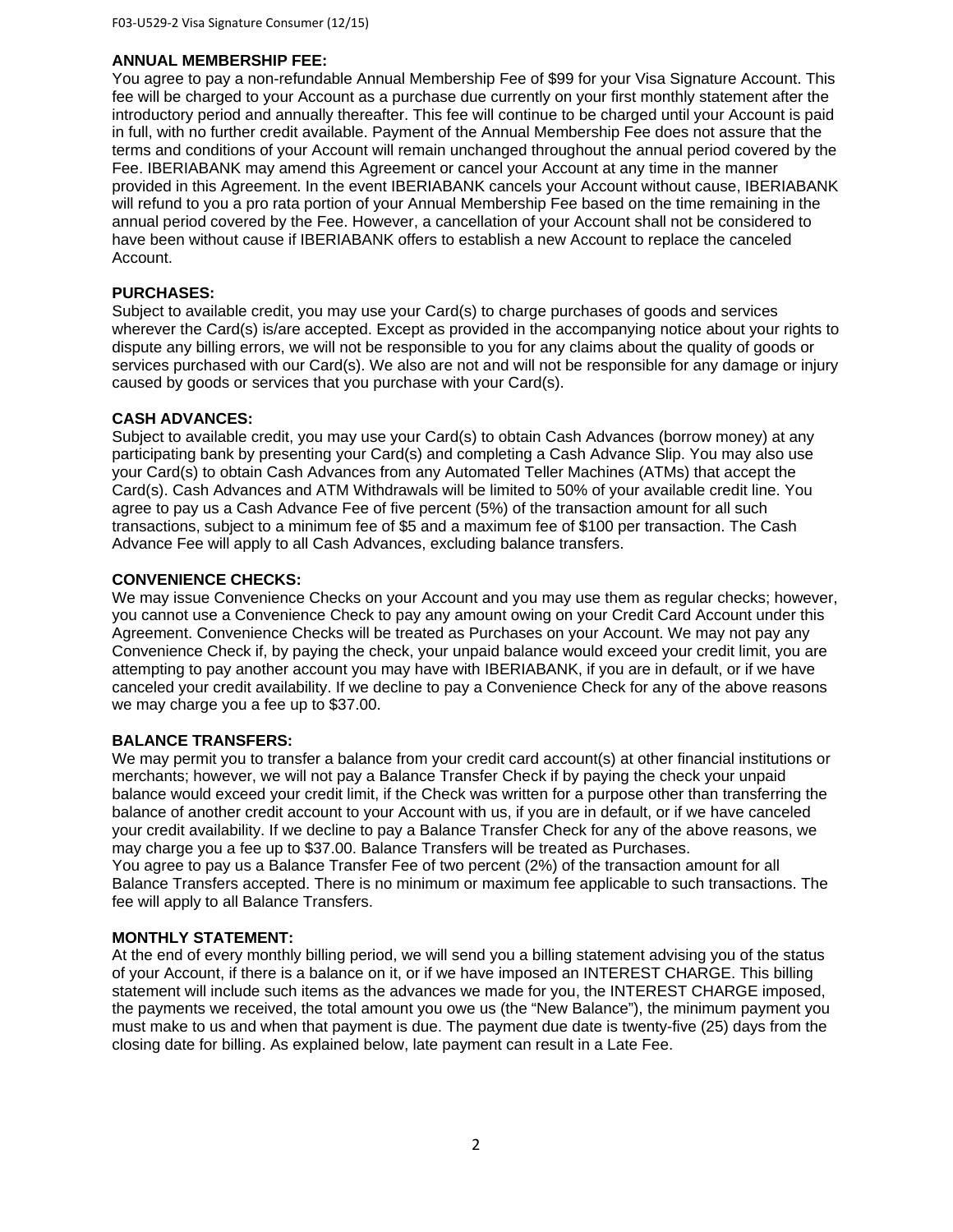## **MINIMUM PAYMENT:**

You can pay off all your purchases and advances in full each month, or you can pay in monthly installments. If you decide to pay in installments, then you must pay us, each billing cycle, a minimum payment of at least equal to \$15 or 2% of your outstanding balance, whichever is greater. The minimum payment is rounded up to the next whole dollar and also includes the greater of any past due amounts or amounts that exceed your credit limit. Account balances less than \$15 will be due in full.

## **LATE FEES:**

If we do not receive at least the minimum monthly payment, on or before the Payment Due Date shown on your monthly statement, you may be charged a late fee based on the balance of your Account for each such late payment up to \$37. Late Fees will be identified on your monthly statement and treated as purchases due currently.

# **DOCUMENT RETRIEVAL AND OTHER FEES:**

A fee of \$5.00 will apply per page for requested statement copies. If you make a payment by phone by calling one of our customer service representatives you will be assessed a fee of \$7.00 per payment made. If you request a copy of any Sales Slip or Cash Advance Slip, we will charge you \$13.00 for each copy provided. However, there will be no charge to you for copies provided in response to a billing error inquiry and we determine the error was our fault. We may charge a fee up to \$37.00 for any check returned to us, for any reason, as nonpayable. We may charge a fee of \$5.00 each time we provide you with an additional or replacement Card at your request. We may charge you a fee of \$10.00 each time we stop payment of a Convenience Check or a Balance Transfer Check at your request. We may charge you a fee of \$10.00 each time we change the monthly Payment Due Date for your Account at your request. We may charge you a fee of \$15.00 if we delete a Cardholder or an additional authorized Signer at your request. You are entitled to have a total of two Cardholders and additional authorized Signers on your Account at no charge. We may charge you a fee of \$15.00 for adding any additional Cardholders or authorized Signers. We may charge you a fee of \$5.00 for sending you a replacement Personal Identification Number ("PIN") mailer or changing the PIN assigned to you.

## **APPLICATION OF PAYMENTS:**

In accordance with applicable law, we will choose the order in which any Minimum Payment will be applied to your indebtedness to us at the time the payment is made. Any payment you make in excess of any required Minimum Payment will be applied first to balances with the highest ANNUAL PERCENTAGE RATE and then to each successive balance bearing the next highest ANNUAL PERCENTAGE RATE. Payments in excess of the required Minimum Payment will not affect your obligation to make future required Minimum Payments, calculated in accordance with this Agreement, while any balances are outstanding. We will allow time for checks and automatic payments to be honored by your bank before making adjustments to your available credit for future Purchases, Cash Advances or Balance Transfers. Payments received after 5:00 p.m. which are mailed to the address on your monthly statement will be posted the following business day. From time to time, we may let you skip or reduce one or more monthly payments during a year (note, interest will continue to accrue on your Average Daily Balance (as discussed below) regardless of any skip or reduced payment feature) and/or we may temporarily reduce or eliminate certain INTEREST CHARGES on all or a portion of your Credit Card account balance or offer you other special terms. If we do, we will advise you of the scope and duration of the applicable skip or promotional feature. All terms and conditions of the agreement unaffected by the skip or promotional feature will continue to apply for the duration of the skip or promotional feature, and when the skip or promotional feature ends all affected terms or conditions of the Agreement will resume.

## **INTEREST CHARGE:**

Each billing cycle, we will charge interest to you on the "Average Daily Balance" (as discussed below) for each type of transaction on your Account. By type of transaction, we mean Purchases (including those made by Convenience Checks), Cash Advances, Balance Transfers, and any transactions subject to special offers, etc. To calculate the INTEREST CHARGE owed on your Account for each billing cycle, we first determine the Average Daily Balance for each type of transaction during the billing cycle. Next, we apply the applicable interest rate (i.e., the "Monthly Periodic Rate" as discussed below) to the Average Daily Balance. Then, we multiply the resulting amount by the number of days in the billing cycle. After calculating the amount of interest owed for each type of transaction during the billing cycle (i.e., Purchases, Cash Advances, Balance Transfers), we add together these amounts to determine the total INTEREST CHARGE owed on your Account for the billing cycle.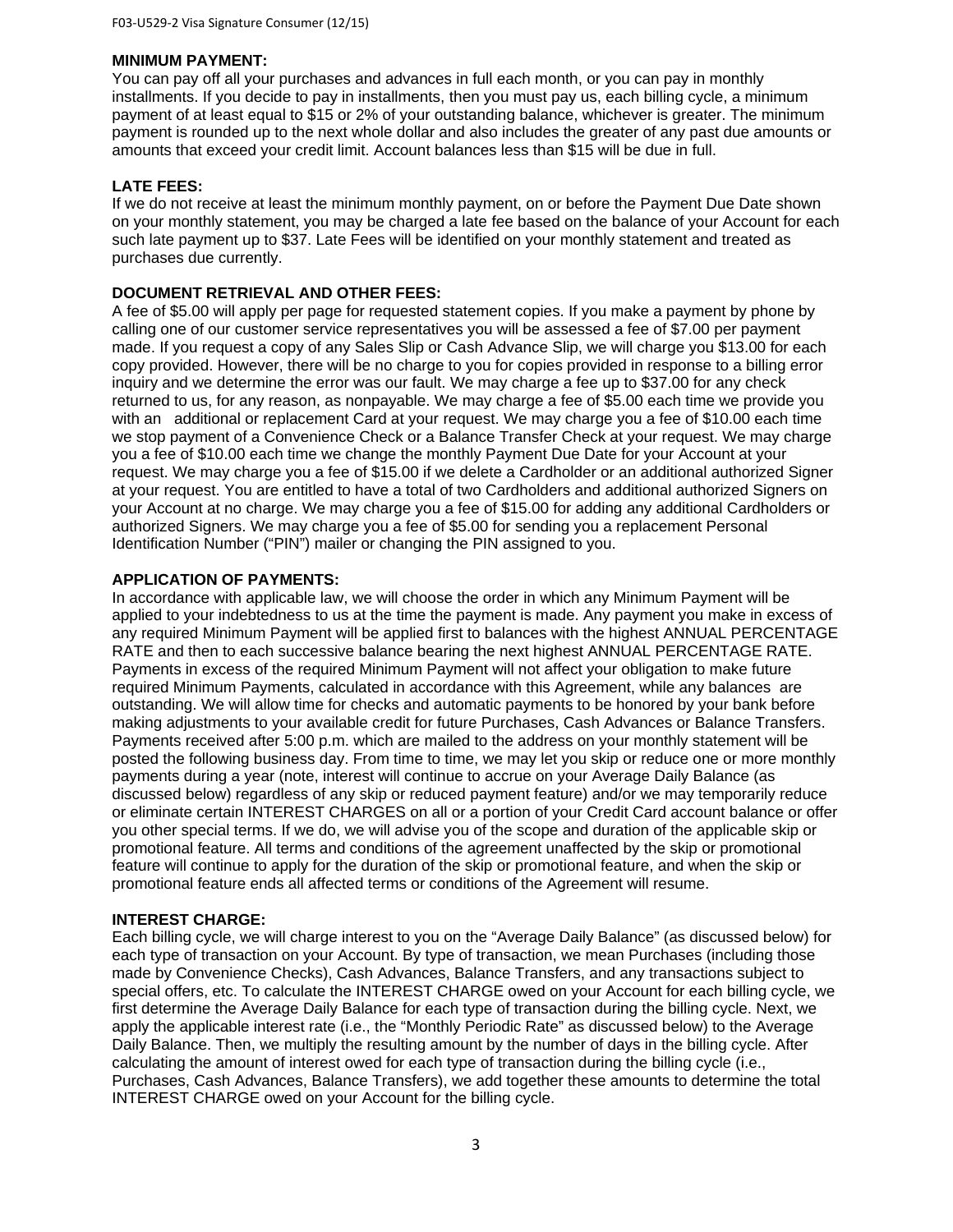For example, the INTEREST CHARGE on Purchases for a billing cycle is computed by applying the "Monthly Periodic Rate" to the Average Daily Balance. To get the "Monthly Periodic Rate" applicable to the current billing cycle, the Annual Percentage Rate (APR) in effect is divided by 12. The "Average Daily Balance" of Credit Purchases is determined by dividing the sum of the daily balances of Purchases (including new Purchases) during the billing cycle by the number of days in the cycle.

# **AVOIDING INTEREST CHARGES ON PURCHASES:**

Your payment due date is at least 25 days after the close of each billing cycle. We will not charge you interest on Purchases if you pay the entire New Balance by the payment due date each billing cycle. Except as described in the preceding sentence, if you do not pay your entire balance by the payment due date, we will start charging interest on each new Purchase on the later of (1) the date you make the Purchase, or (2) the first day of the billing cycle in which we add the Purchase to your Account.

 If you are charged interest on Purchases, the minimum INTEREST CHARGE for any billing cycle is \$0.50.

# **WHEN INTEREST CHARGES START ON CASH ADVANCES:**

You cannot avoid INTEREST CHARGES on Cash Advances. INTEREST CHARGES on Cash Advances begin on the date of the advance and continue until your Cash Advance Balance is paid in full. The Average Balance of Cash Advances is the sum of the unpaid balances of Cash Advances of each day of the current billing cycle divided by the number of days in the current billing cycle.

The minimum INTEREST CHARGE is \$0.50.

# **ANNUAL PERCENTAGE RATE:**

The ANNUAL PERCENTAGE RATES (APRs) applicable to your Account may vary or increase. The APRs will be determined monthly by adding a Spread to an Index. The Index for each billing cycle is the U.S. "Prime Rate" published in the Money Rates table of *The Wall Street Journal* during the calendar month immediately preceding the calendar month in which the billing cycle ends. In each case, the spreads applicable to your Account will be based on our assessment of your creditworthiness at the time of your application. Please see attached letter and Account Opening Disclosure for specific information that relates to the current value of the index and your applicable spread.

## **CREDIT BALANCE:**

If your total New Balance is a credit balance, we will refund the amount of the credit to you promptly, if you request us to in writing, or as required by law.

## **FOREIGN TRANSACTIONS:**

If you make any purchase in foreign currencies, Visa U.S.A. will convert the foreign currencies into U.S. Dollars using their applicable currency conversion procedures. Currently, the conversion procedures utilize a rate selected from a range of rates available in wholesale currency markets for the applicable central processing date, which rate may vary from the rate they receive, or the government mandated rate in effect for the applicable central processing date, in each instance, plus or minus any adjustment determined by us. You agree to pay us the sum in U.S. Dollars as converted by Visa U.S.A. The currency conversion rate used on the conversion date may differ from the rate in effect on the date you used your Card. Transactions with a foreign merchant may or may not involve a currency conversion. We currently do not charge any additional currency conversion fees.

## **ILLEGAL TRANSACTIONS:**

You may not use your Account for any illegal transaction, whether where you live or where the transaction takes place. You also agree not to use your Account for any Internet or online gambling transaction even if it is legal. We may refuse to authorize any illegal, internet or online gambling transaction. If we do authorize the transaction, you agree to pay us for it unless such payment is prohibited by applicable law.

## **SECURITY INTEREST:**

Collateral securing other loans with us, other than a dwelling used as your principal residence, may also secure this Account.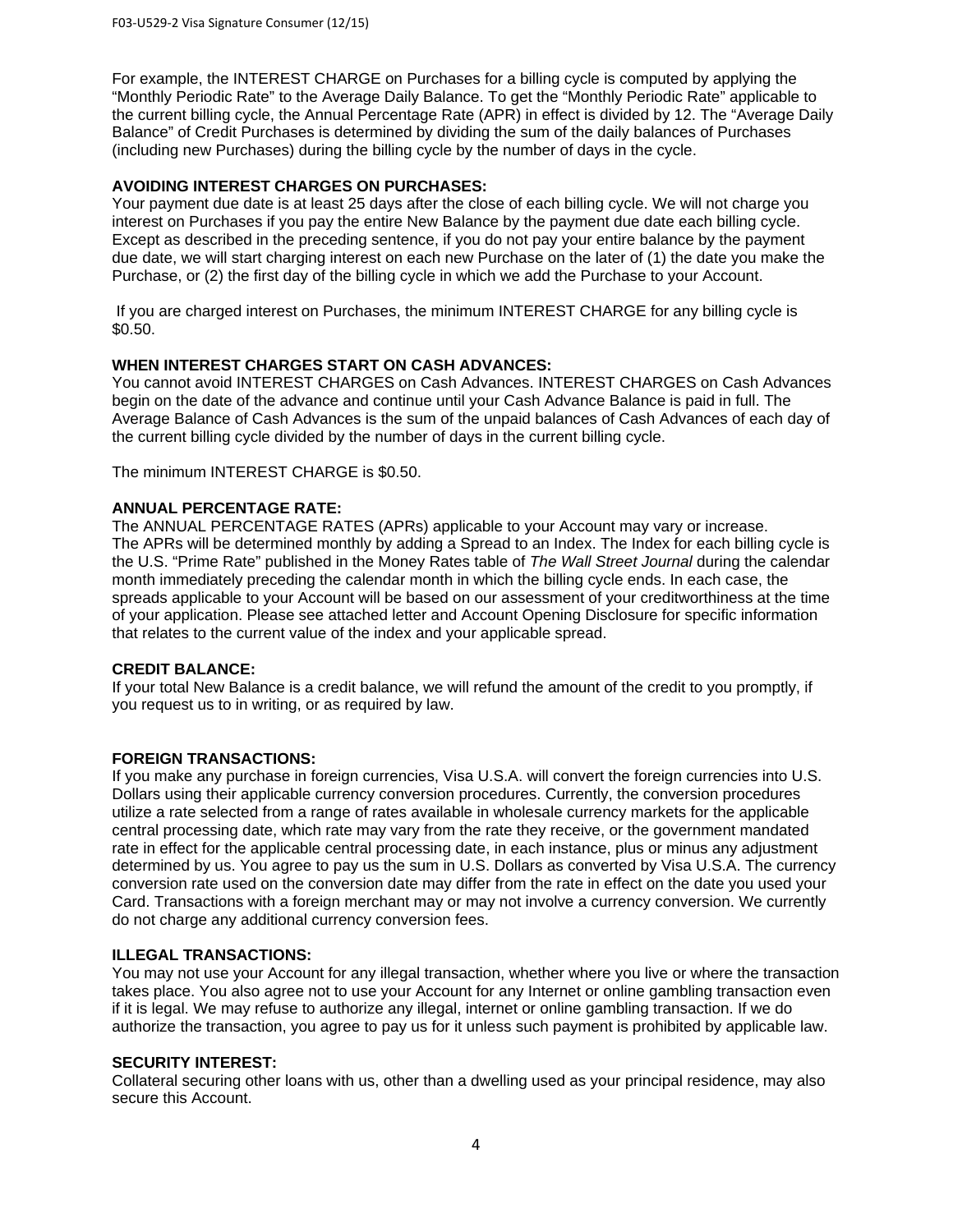# **LOST CARDS AND LIABILITY FOR UNAUTHORIZED USE:**

If you notice the loss or theft of your Credit Card or a possible unauthorized use of your Account, you should write to us immediately at: **Customer Service, P.O. Box 84032, Columbus, GA 31908-4032**, or call us at **1-800-765-0853**. You will not be liable for any unauthorized use that occurs after you notify us. You may, however, be liable for unauthorized use that occurs before your notice to us. In any case, your liability will not exceed \$50.

# **CANCELLATION OF CREDIT AVAILABILITY AND CREATION OF NEW ACCOUNTS:**

We can cancel your Account any time and will notify you of such by phone or by writing you at the address shown for you on our Account records. You can cancel your Account by writing to us. Of course, if your Account is canceled, you are required to pay everything you owe us, including any amounts that have not been billed to you yet. You are also required to return all Card(s) we have given you. In the event we cancel your Account, we may offer to enter into a new contract with you establishing a new Account to replace the one we canceled. One method we may use to offer you a new contract is to include a notice in your monthly billing statement (i) advising you of the cancellation of your existing Account, (ii) offering to enter into a new contract with you establishing a new Account which you can access with your existing Card, (iii) setting forth the terms of the new contract (which may include terms incorporated by reference from this or any other agreement we have previously had with you) and (iv) advising you that your use of the Card to purchase goods or services or obtain cash after you have received the notice will constitute your agreement to the terms of the new contract. You and we now agree that our sending such a notice to you, coupled with your subsequent use of your Card in the manner set forth in the notice, will be one means by which we can form a valid, enforceable contract with one another on the terms set forth in the notice.

# **DEFAULT:**

If you are in default, we may require you to pay the entire unpaid balance of your Account at once. We may also cancel your right to charge amounts to the Account. If we ask, you agree to promptly cut in half and return to us all Credit Card(s) and also any other Credit Access Devices we may have issued for your Account. You will be in default if you do not make a payment on time on this Account or any other loan from us, if you go over the credit limit on the Account or if you break any promises under this or any other agreement with us. You will also be in default if you die, become bankrupt, give us false information to get the Account or anything happens that leads us to believe in good faith that you will not pay us what you owe us or keep your promises to us. You will also be in default if the usual business of any persons or organization that must pay on this Account is suspended, stopped or someone tries by legal process to reorganize, liquidate or dissolve the business. Copies of documents like Monthly Statements, Sales Slips, Cash Advance forms and Loan Checks will be competent evidence before a court to establish the amount you owe to us. We will have no obligation to produce the originals.

## **COLLECTION COSTS:**

If you default, you agree to pay our collection costs, including court costs and reasonable attorney's fees.

# **OTHERS USING YOUR ACCOUNT:**

You promise to pay for all transactions (including, for example, Purchases and Cash Advances) made by anyone you authorize to use your Account, whether or not you notify us that they will be using it. If someone else is authorized to use your Account and you want to end that person's privilege, you must notify us in writing and provide us a reasonable opportunity to act on such written notification. If he or she has a Card you must return that Card with your written notice.

## **YOUR BILLING RIGHTS: Keep this Document for Future Use**

This notice tells you about your rights and our responsibilities under the Fair Credit Billing Act.

# **What To Do If You Find A Mistake On Your Statement**

If you think there is an error on your statement, write us at: **Customer Service**  P.O. Box 84032 Columbus, GA 31908-4032 In your letter, provide the following information: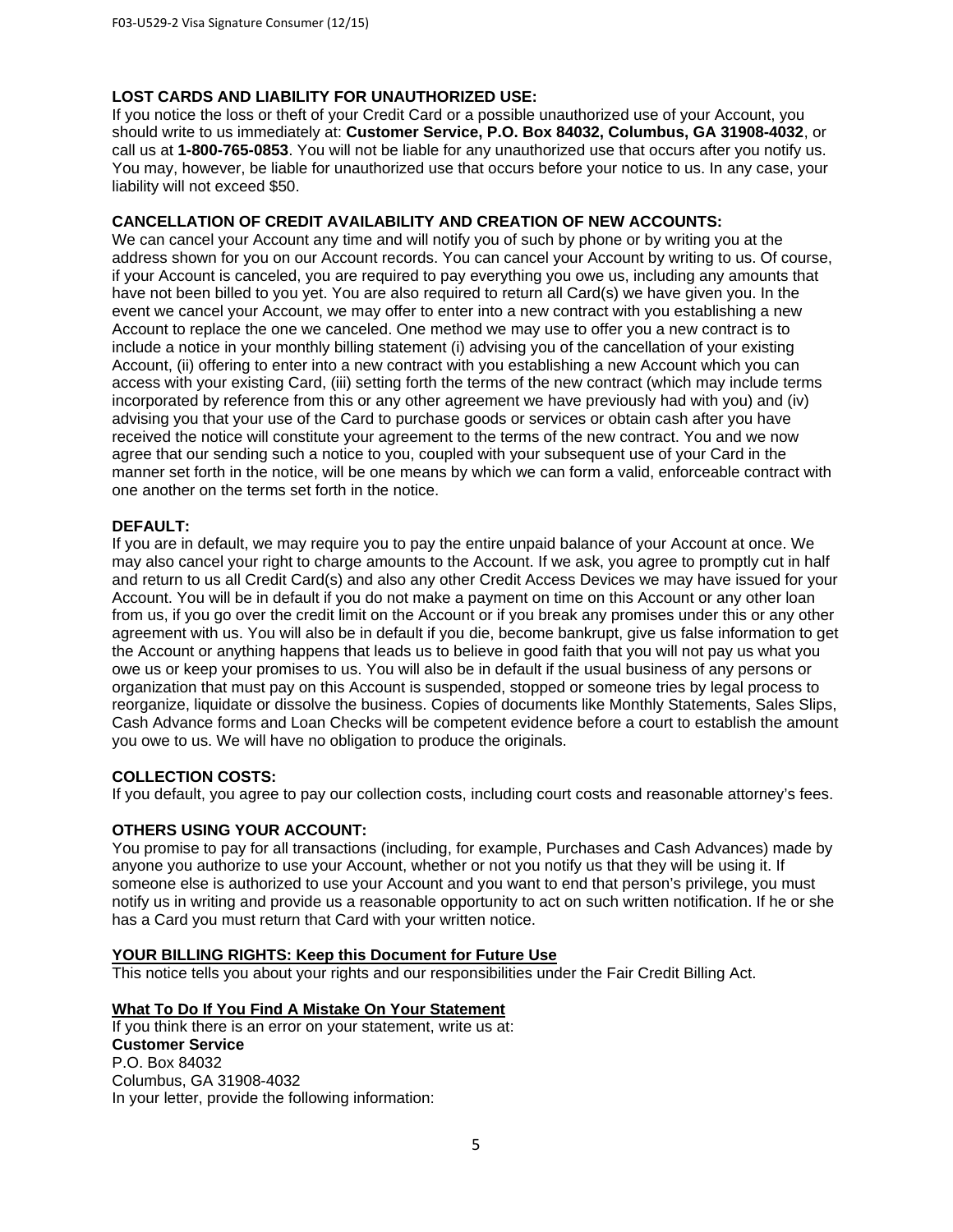- Account information: Your name and account number.
- Dollar amount: The dollar amount of the suspected error.
- Description of problem: If you think there is an error on your bill, describe what you believe is wrong and why you believe it is a mistake.

You must contact us:

- Within 60 days after the error appeared on your statement.
- At least 3 business days before an automated payment is scheduled, if you want to stop payment on the amount you think is wrong.

You must notify us of any potential errors in writing. You may call us, but if you do we are not required to investigate any potential errors and you may have to pay the amount in question.

# **What Will Happen After We Receive Your Letter**

# **When we receive your letter, we must do two things:**

- 1. Within 30 days of receiving your letter, we must tell you that we received your letter. We will also tell you if we have already corrected the error.
- 2. Within 90 days of receiving your letter, we must either correct the error or explain to you why we believe the bill is correct.

# **While we investigate whether or not there has been an error:**

- We cannot try to collect the amount in question, or report you as delinquent on that amount.
- The charge in question may remain on your statement, and we may continue to charge you interest on that amount.
- While you do not have to pay the amount in question, you are responsible for the remainder of your balance.
- We can apply any unpaid amount against your credit limit.

# **After we finish our investigation, one of two things will happen:**

- If we made the mistake: You will not have to pay the amount in question or any interest or other fees related to that amount.
- If we do not believe there was a mistake: You will have to pay the amount in question, along with the applicable interest and fees. We will send you a statement of the amount you owe and the date payment is due. We may then report you as delinquent if you do not pay the amount we think you owe.

If you receive our explanation but still believe your bill is wrong, you must write to us within 10 days telling us that you still refuse to pay. If you do so, we cannot report you as delinquent without also reporting that you are questioning your bill. We must tell you the name of anyone to whom we reported you as delinquent, and we must let those organizations know when the matter has been settled between us. If we do not follow all of the rules above, you do not have to pay the first \$50 of the amount you question even if your bill is correct.

# **Your Rights If You Are Dissatisfied With Your Credit Card Purchases**

If you are dissatisfied with the goods or services that you have purchased with your credit card, and you have tried in good faith to correct the problem with the merchant, you may have the right not to pay the remaining amount due on the purchase. To use this right, all of the following must be true:

- 1. The purchase must have been made in your home state or within 100 miles of your current mailing address, and the purchase price must have been more than \$50. (Note: Neither of these are necessary if your purchase was based on an advertisement we mailed to you, or if we own the company that sold you the goods or services.)
- 2. You must have used your Card for the purchase. Purchases made with cash advances from an ATM or with a check that accesses your Account do not qualify.
- 3. You must not yet have fully paid for the purchase.

If all of the criteria above are met and you are still dissatisfied with the purchase, contact us in writing at: **IBERIABANK** 

# P.O. Box 84032

Columbus, GA 31908-4032.

While we investigate, the same rules apply to the disputed amount as discussed above. After we finish our investigation, we will tell you our decision. At that point, if we think you owe an amount and you do not pay, we may report you as delinquent.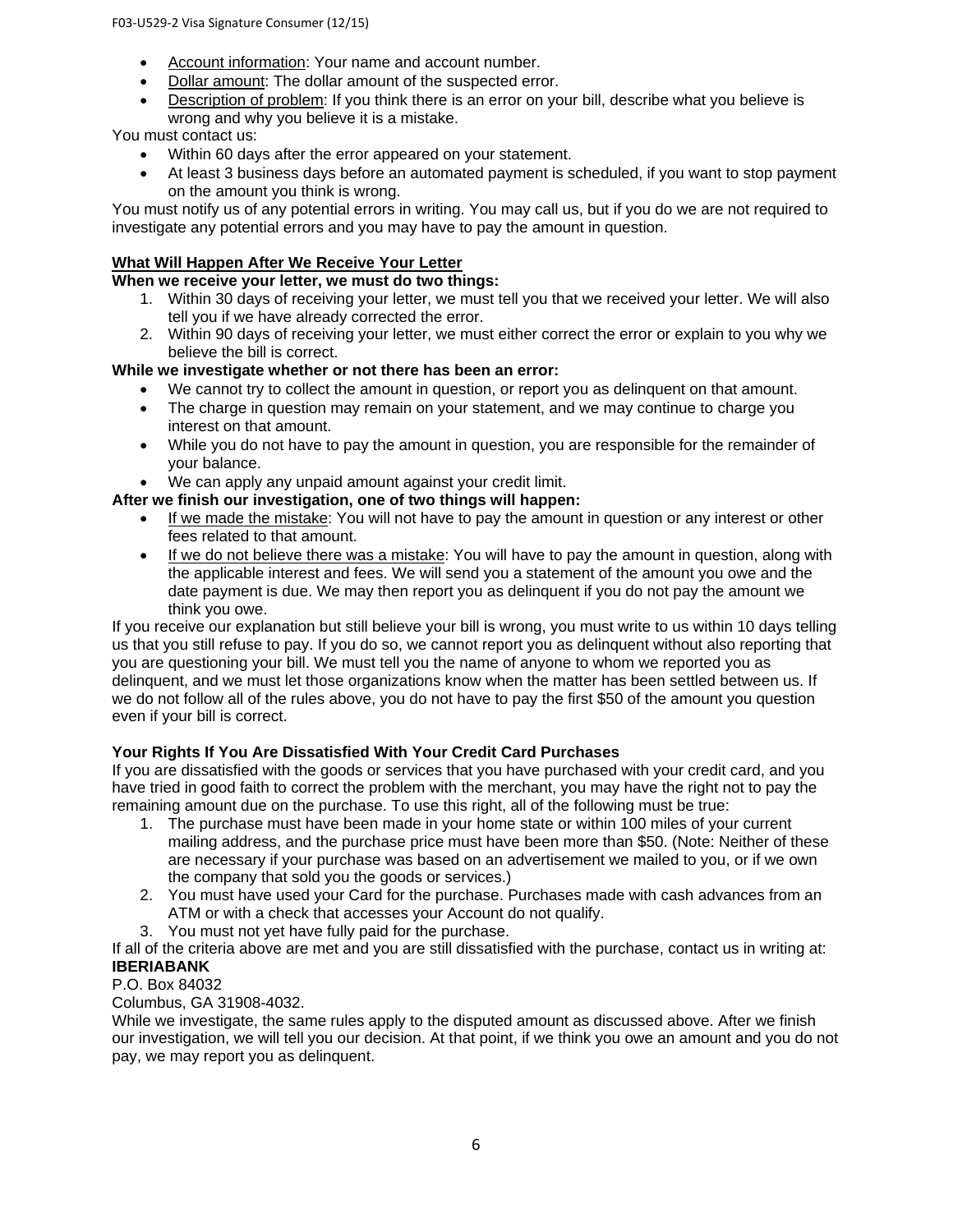### **REWARDS PROGRAMS:**

Your card may be associated with a bonus points or similar rewards program. Your participation in such a rewards program is subject to the particular rewards program's terms and conditions (the "Program Rules"). Your use of the card associated with the rewards program is your consent to be bound by the Program Rules. The Program Rules may, from time to time, be modified or amended, including but not limited to discontinuing particular rewards or discontinuing the rewards program itself. The latest edition of Program Rules will typically be provided with the associated Card or otherwise made available to you, for example, by visiting a particular internet address. We will provide a copy of such Program Rules upon request. WE MAKE NO WARRANTIES, EXPRESS OR IMPLIED, REGARDING THE CONDITION, QUALITY, MERCHANTABILITY OR FITNESS FOR A PARTICULAR PURPOSE OF ANY GOODS OR SERVICES PURCHASED WITH BONUS POINTS, AND WE WILL HAVE NO LIABILITY FOR ANY DEFECTS IN SUCH GOODS OR SERVICES OR FOR ANY DAMAGES RESULTING FROM THEIR USE.

## **ARBITRATION:**

THIS ARBITRATION PROVISION LIMITS YOUR AND OUR RIGHT TO LITIGATE CLAIMS IN COURT AND YOUR RIGHT TO A JURY TRIAL. YOU SHOULD READ THIS PROVISION CAREFULLY. Any claim, dispute, or controversy (a "Dispute") between you and us including without limitation those related to this Agreement, your Account, goods or services purchased in whole or part by use of your Account or those relating to the validity, enforceability or scope of this arbitration provision shall be resolved, upon the election of you or us, by binding arbitration pursuant to this arbitration provision and the Commercial Arbitration Rules and Procedures of the American Arbitration Association (AAA). This arbitration provision also applies to any Dispute between you and any of our employees, our affiliate companies and any of their employees. This arbitration provision is made pursuant to a transaction involving interstate commerce and shall be governed by the Federal Arbitration Act, 9 U.S.C. S1-16. The arbitrator shall apply applicable substantive law consistent with the Federal Arbitration Act and applicable statutes of limitations and shall honor all claims of privilege recognized by law. This arbitration provision is fully binding in the event a class action is filed in which you would be a class representative or member. You and we agree that arbitrations pursuant to this arbitration provision which involve you and us and/or us and any other person cannot be consolidated. You and we further agree that there shall be no class action arbitration pursuant to this arbitration provision. This arbitration provision shall survive the inactivation or termination of the agreement or your Account. If any portion of this arbitration provision is deemed invalid or unenforceable, the remaining provisions are severable and enforceable to the fullest extent permitted by law. This arbitration provision supersedes any prior arbitration provision that there may be between you and us related to the Account.

*To Start Arbitration*: Either you or we can start arbitration any time a Dispute arises between you and us. To start arbitration, you or we must contact the AAA at:

American Arbitration Association

1101 Laurel Oak Road, Suite 100

Voorhees, NJ 08043-4301

For more information about the arbitration process or to obtain a copy of the Commercial Arbitration Rules and Procedures, contact the AAA at 1-800-778-7879 or log onto their website at http://www.adr.org.

*No Waiver*: You and we agree that bringing a lawsuit, counterclaim, or other action in court shall not be deemed a waiver of the right to demand arbitration of any Dispute brought by the other party. As an example, and not by way of limitation, if we file a lawsuit against you in court to collect a debt and you file a counterclaim against us in that lawsuit, we have the right to demand that the entire Dispute, including our original lawsuit against you and your counterclaim against us, be arbitrated in accordance with this arbitration provision. You and we agree that bringing the lawsuit shall not operate as a waiver of our right to demand arbitration.

*Cost of Arbitration*: If you start arbitration, you agree to pay the initial filing fee and deposit required by the AAA. If we start arbitration we will pay the filing fee and deposit. If you believe you are financially unable to pay such fees you may ask the AAA to defer or reduce such fees, pursuant of the Commercial Arbitration Rules and Procedures. If the AAA does not defer or reduce such fees so that you are able to afford them we will, upon your written request, pay the fees, subject to any later allocation of the fees and expenses between you and us by the arbitrator. There may be other costs during the arbitration, such as attorney's fees, expenses of travel to arbitration, and the costs of the arbitration hearings. The Commercial Arbitration Rules and Procedures determine who will pay those fees.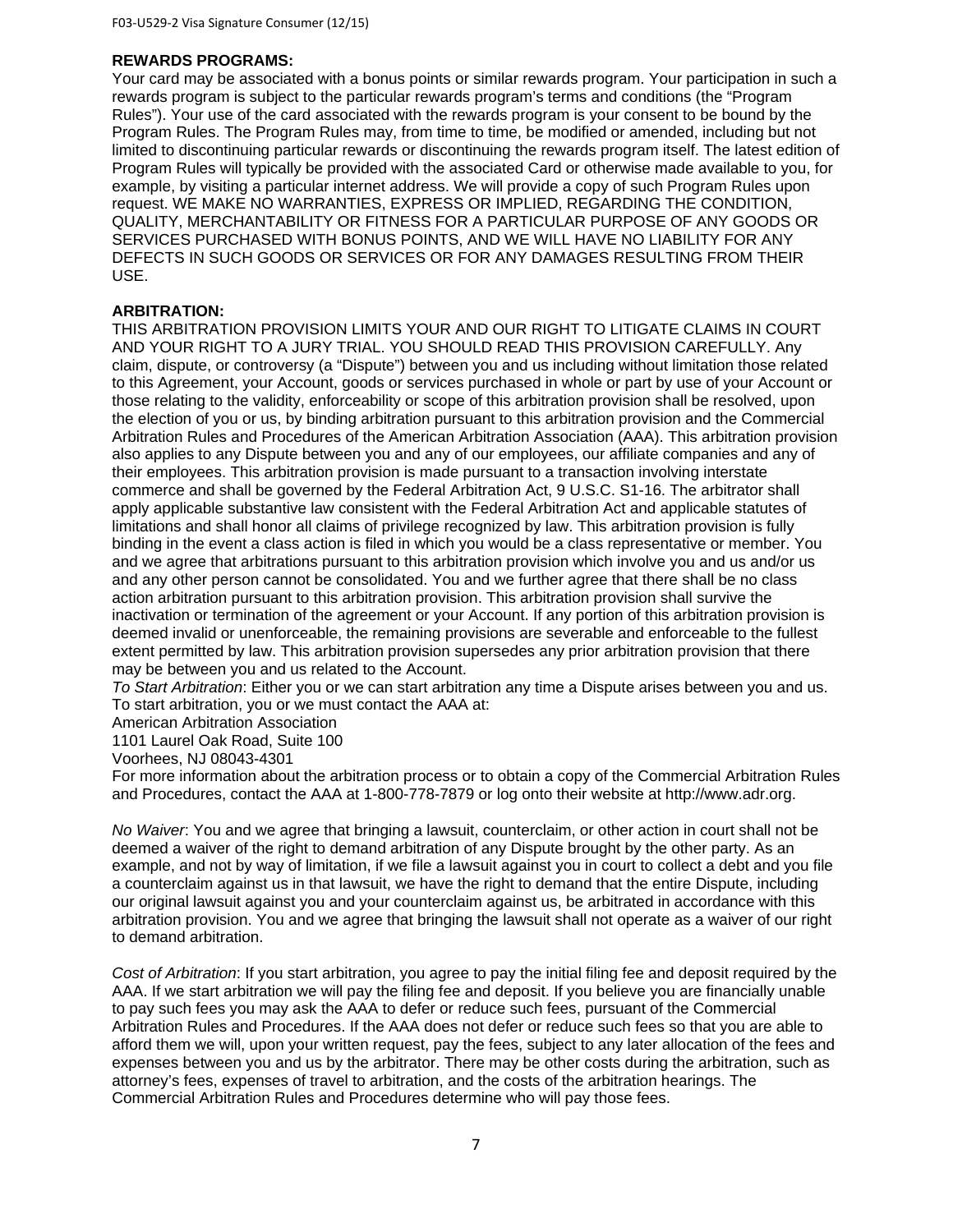*Location of Arbitration*: Any arbitration hearing will take place in the state in which you live unless you and we both agree to another location.

*Enforcement of Arbitration*: After the arbitrator has made a decision, either you or we may take any legal action, including filing a lawsuit, to enforce the arbitrator's decision in any federal or state court that has jurisdiction.

# **CHANGE OF ADDRESS:**

If you move, you must notify us of your new address as well as your new phone numbers in writing. Please write the updated information on the payment stub of your Monthly Statement so we can change our records.

# **INFORMATION ABOUT YOU AND YOUR CREDIT:**

You promise that the information you gave us to open your Account is true. You also promise to tell us right away and to stop using the Account if (1) you plan to file for bankruptcy or (2) are otherwise unable to pay your debts. We may look again at your financial condition and credit standing at any time for any reason. You agree to let us do this and help with any investigation of your credit record. A negative credit report reflecting on your credit record may be submitted to one or more reporting agencies if you fail to fulfill your obligations under this Agreement.

# **TELEPHONE MONITORING; CONSENT TO COMMUNICATION:**

To ensure our employees give accurate and courteous customer service, sometimes your call may be monitored by a second employee and/or recorded. You agree to this monitoring and recording. We may contact you using (1) any information or phone numbers (including cell phone numbers) you provide to us on your Application or otherwise and (2) an automated telephone dialing system and/or artificial or prerecorded voice message, even if you are charged for the call under your phone plan.

# **NO WAIVER OF OUR RIGHTS:**

Sometimes we may decide not to exercise a right we have under this Agreement, like charging you a fee, or we may decide to do something less than we are authorized to do under this Agreement, like charging a lesser fee than we are entitled to charge. If we do not exercise, or fully exercise a right of ours under this Agreement, we do not waive the right to exercise or fully exercise the right in the future. We can do all things permitted under this Agreement even if we did something differently one or more times in the past on a similar event or occurrence.

# **AMENDMENT:**

We can amend this Agreement from time to time upon forty-five (45) days advance notice to you. The new terms, including any increase or decrease in the fees, charges or periodic rate, shall apply both to New Purchases and to New Cash Advances made on and after the effective date. In case of any change in the periodic rate or certain fees, the new fees, periodic rate and APR will not be more than the maximum rate permitted by applicable law.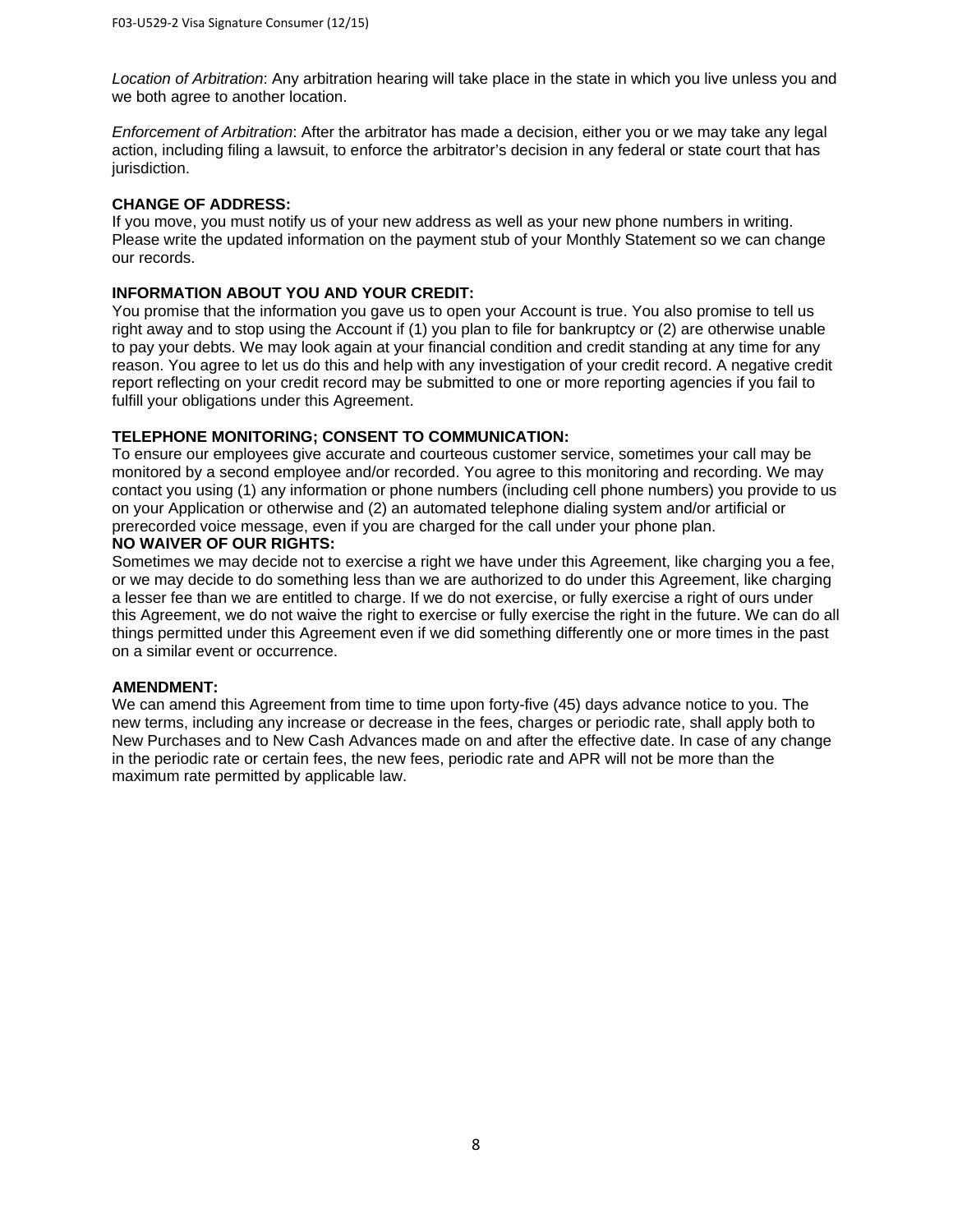## **ASSIGNMENT:**

We can assign this Agreement to others upon proper notification to you. You may not assign this agreement to others without our permission. IBERIABANK has in the past sold and assigned all or part of its credit card portfolio to one, or more, financial institutions located in states other than Louisiana. At its sole discretion, IBERIABANK reserves the right to do so again, and any such sale may include your Account. IBERIABANK has also denied credit solely on the basis that the applicant previously had an Account with IBERIABANK that was sold and assigned to another institution. In the event your Account is sold to another institution, IBERIABANK reserves the right to deny your application for another credit card on this basis. In the event your Account is sold to another institution, the purchaser may elect to offer you Account terms and conditions which differ from those set forth in this Agreement and which may include an Annual Percentage Rate which is substantially higher than the Annual Percentage Rate offered by IBERIABANK. The purchaser may also offer you the option of rejecting the new terms and conditions, but it is highly probable that your rejection of new terms and conditions offered by a purchaser would result in cancellation of your right to make purchases or obtain cash advances with your Card. In the event your Card is canceled under these circumstances, and your account was assessed an annual fee, IBERIABANK will refund a portion of your annual fee. The amount of the refund will be determined by multiplying the annual fee most recently charged to your Account by a fraction, the numerator of which is the number of days remaining in the one year period covered by the fee and the denominator of which is 365. It may be necessary for you to provide IBERIABANK with a written request for the refund since IBERIABANK may not have access to records indicating who would be entitled to a refund. In the event your Card is canceled, you will still be obligated to pay the existing balance of your Account in accordance with the terms of this Agreement.

# **APPLICABLE LAW:**

We are a bank (IBERIABANK) whose home state is Louisiana. Your Account and each advance of principal thereunder will be a loan made in Louisiana. Questions arising in connection with this Agreement or your Account will be decided by, as applicable, (i) Louisiana law, (ii) any laws of other states which are made applicable by laws of the State of Louisiana, including Title 6 of the Louisiana Revised Statutes, and (iii) the laws of the United States of America. For information about product specific enhancements, you may view full disclosures at http://creditcards.iberiabank.com or call 1-800-765-0853.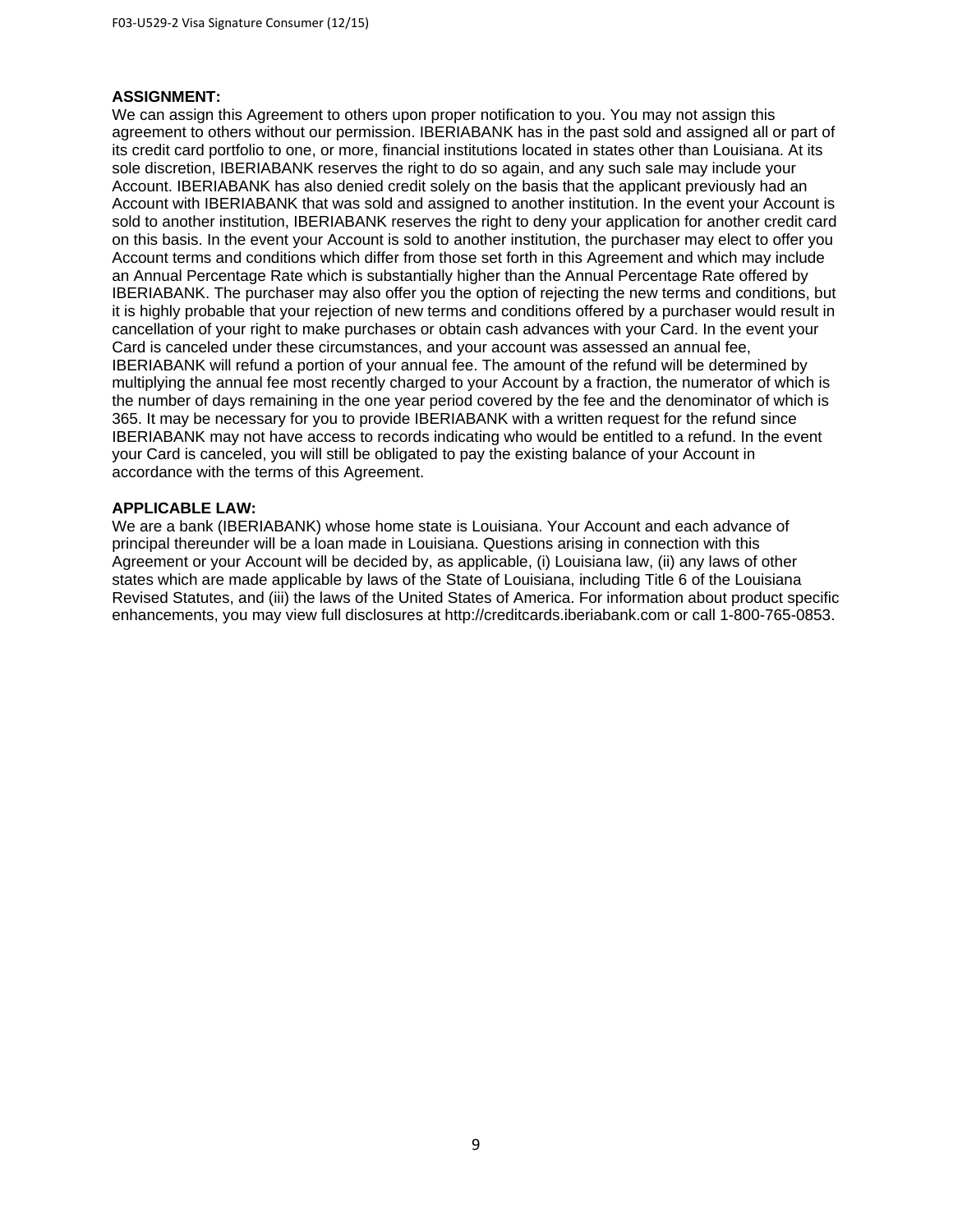# **CREDIT CARD PRICING INFORMATION ADDENDUM**

# **Visa Signature Interest Rates and Interest Charges**

| <b>Annual Percentage</b><br>Rate (APR) for<br><b>Purchases</b> | <b>Prime Rate + 8.74%, 12.74, or 16.74%, based on your</b><br>creditworthiness when you open your account. This APR will vary with the market based on the                                                                                                       |
|----------------------------------------------------------------|------------------------------------------------------------------------------------------------------------------------------------------------------------------------------------------------------------------------------------------------------------------|
| <b>APR for Balance Transfers</b>                               | 1.99% introductory APR for six billing periods from the date the balance transfer posts.*<br>After that, your APR will be the same as your assigned purchase rate. This APR will vary<br>with the market based on the Prime Rate.                                |
| <b>APR for Cash Advances</b>                                   | 24.24%. This APR will vary with the market based on the Prime Rate.                                                                                                                                                                                              |
| <b>How to Avoid Paying</b><br><b>Interest on Purchases</b>     | Your due date is at least 25 days after the close of each billing cycle. We will not charge you<br>interest on purchases if you pay your entire balance by the due date each month. We will begin<br>charging interest on cash advances on the transaction date. |
| <b>Minimum Interest Charge</b>                                 | If you are charged interest, the charge will be no less than \$0.50.                                                                                                                                                                                             |
| <b>Fees</b>                                                    |                                                                                                                                                                                                                                                                  |
| • Annual Fee:                                                  | \$99                                                                                                                                                                                                                                                             |
| • Additional Card Fee:                                         | \$5 per occurrence                                                                                                                                                                                                                                               |
| <b>Transaction Fees</b>                                        |                                                                                                                                                                                                                                                                  |
| • Balance Transfer:                                            | 2% of the transfer amount                                                                                                                                                                                                                                        |
| • Cash Advance:                                                | Either \$5 or 5% of the amount of each cash advance, whichever is<br>greater (Maximum fee: \$100)                                                                                                                                                                |
| • Foreign Transaction:                                         | <b>None</b>                                                                                                                                                                                                                                                      |
| <b>Penalty Fees</b>                                            |                                                                                                                                                                                                                                                                  |
| • Late Payment:                                                | Up to $$37$                                                                                                                                                                                                                                                      |
| • Returned Payment:                                            | Up to \$37                                                                                                                                                                                                                                                       |

**\*Introductory APR offer for Balance Transfer ‐** Introductory Balance Transfer request must be made within three (3) months of account open date to take advantage of this promotional offer. Balance Transfers requested after this time will have an APR equal to your assigned purchase rate (excluding any introductory APR). This Rate will not change during the introductory period. After that, your APR will be the same as your assigned purchase rate, based on your credit worthiness; this APR will vary based on the Prime Rate.

Rates applicable to this account are as follows:

Purchases – 12.24%, 16.24% or 20.24% Variable Rate based on your creditworthiness. This APR will vary with the market based on the Prime Rate.

Cash Advances and Convenience Checks – An Annual Percentage Rate of 24.24%.